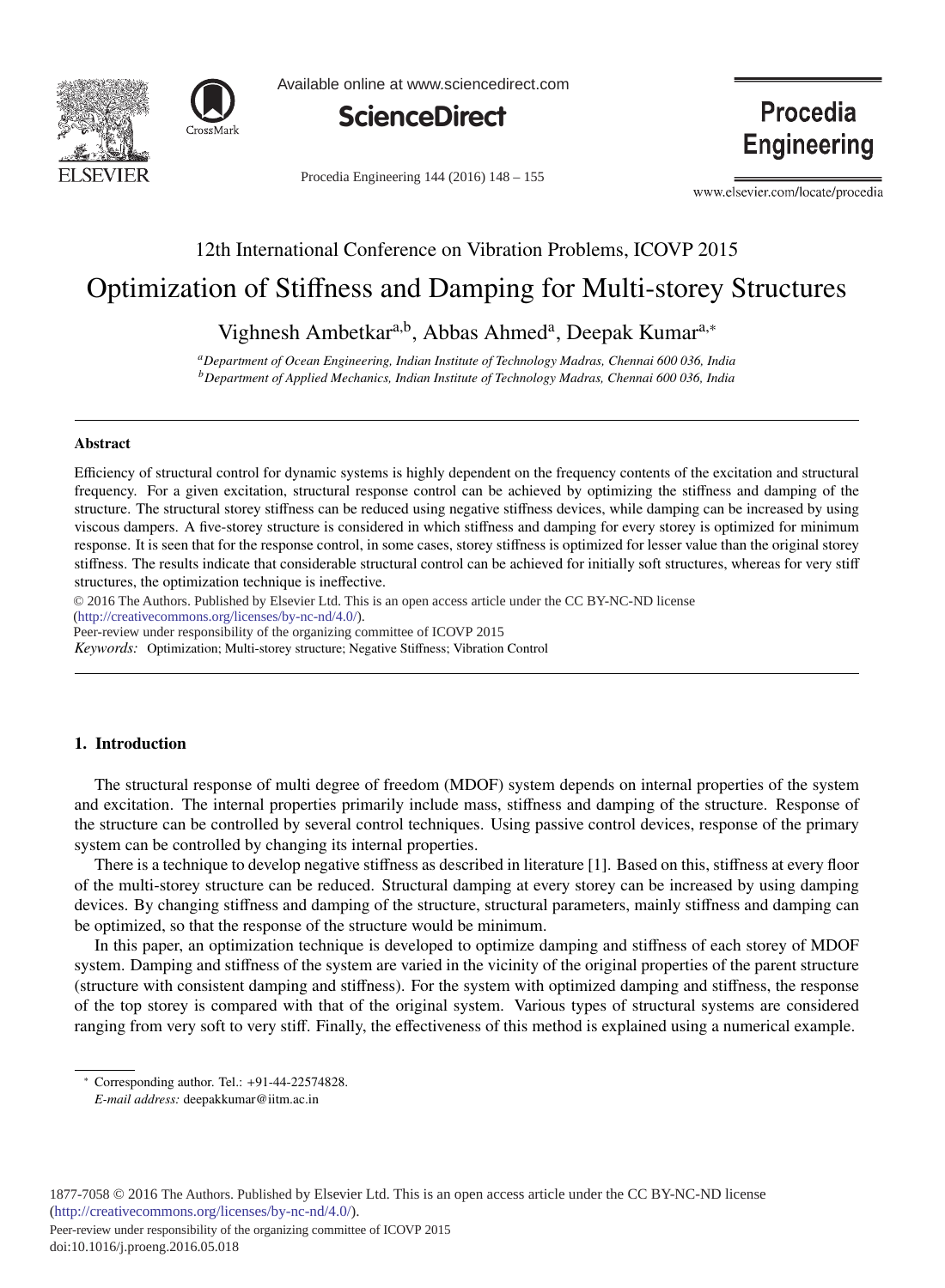# 2. Theory

#### *2.1. Analysis of MDOF systems*

The equation of motion for MDOF system is given by,

$$
\mathbf{m}\ddot{\mathbf{x}}(\mathbf{t}) + \mathbf{c}\dot{\mathbf{x}}(\mathbf{t}) + \mathbf{k}\mathbf{x}(\mathbf{t}) = \mathbf{f}(\mathbf{t})
$$
 (1)

where, **m** is the mass matrix, **c** is the structural damping matrix, **k** is the stiffness matrix,  $\mathbf{x}(t)$  is the displacement vector and f(t) is the force vector. Eq. (1) can be solved using modal analysis. For MDOF system with N degrees of freedom, response for each DOF can be expressed as,

$$
x_j(t) = \sum_{i=1}^N q_i(t)\varphi_{ij}
$$
 (2)

where  $x_j(t)$  is the response for  $j^{th}$  degree of freedom,  $q_i(t)$  is the modal response for  $i^{th}$  degree of freedom and  $\varphi_{ij}$  is  $i^{th}$ component of *j th* modal vector. The natural frequencies and mode shapes of the system are obtained using eigenvalues and eigenvectors of m−<sup>1</sup>k. Using orthogonality of modes, MDOF system can be decoupled. The corresponding modal mass and stiffness matrices are given by,

$$
\mathbf{K} = \mathbf{\Phi}^T \mathbf{k} \mathbf{\Phi} \text{ and } \mathbf{M} = \mathbf{\Phi}^T \mathbf{m} \mathbf{\Phi}
$$
 (3)

In general, only the first few modes govern the overall response of MDOF system. Thus the response of MDOF system can be suitably approximated by considering the first few modes or merely the fundamental mode.

#### *2.2. Evaluation of structural damping using Rayleigh's technique*

Generally, damping in the system is not known. It has to be obtained either through experiments or using suitable theoretical model. In this paper, Rayleigh's technique has been implemented to obtain the damping matrix for MDOF system. Rayleigh damping matrix is given by,

$$
\mathbf{c} = \alpha \mathbf{m} + \beta \mathbf{k} \tag{4}
$$

The coefficients  $\alpha$  and  $\beta$  are determined using any two modes *i* and *j* by solving the following system of equations [2].

$$
\frac{1}{2} \begin{bmatrix} 1/\omega_i & \omega_i \\ 1/\omega_j & \omega_j \end{bmatrix} \begin{pmatrix} \alpha \\ \beta \end{pmatrix} = \begin{pmatrix} \xi_i \\ \xi_j \end{pmatrix}
$$
\n(5)

Here  $\omega_i$ ,  $\omega_j$  are any two modal frequencies and  $\xi_i$ ,  $\xi_j$  are corresponding damping ratios. Usually first two modal frequencies are considered in Eq. (5) since their contribution in the overall response is maximum.

#### *2.3. Spectral analysis of single degree of freedom (SDOF) system*

The equation of motion of SDOF system is given by,

$$
m\ddot{x} + c\dot{x} + kx = f(t)
$$
  
\n
$$
\ddot{x} + 2\xi\omega_0 \dot{x} + \omega_0^2 x = f(t)/m
$$
\n(6)

where,  $\xi$  is the damping ratio and  $\omega_0$  is the natural frequency of the system.

$$
c/m = 2\xi\omega_0; \ k = \omega_0^2 m
$$

The equation of motion in time domain (Eq. (6)) can be converted to frequency domain using Fourier transform and is given by,

$$
X(\omega) = H(\omega)F(\omega)
$$
  
\n
$$
H(\omega) = 1/(k + i\omega c - \omega^2 m) = 1/[m(\omega_0^2 + 2i\xi\omega_0\omega - \omega^2)]
$$
\n(7)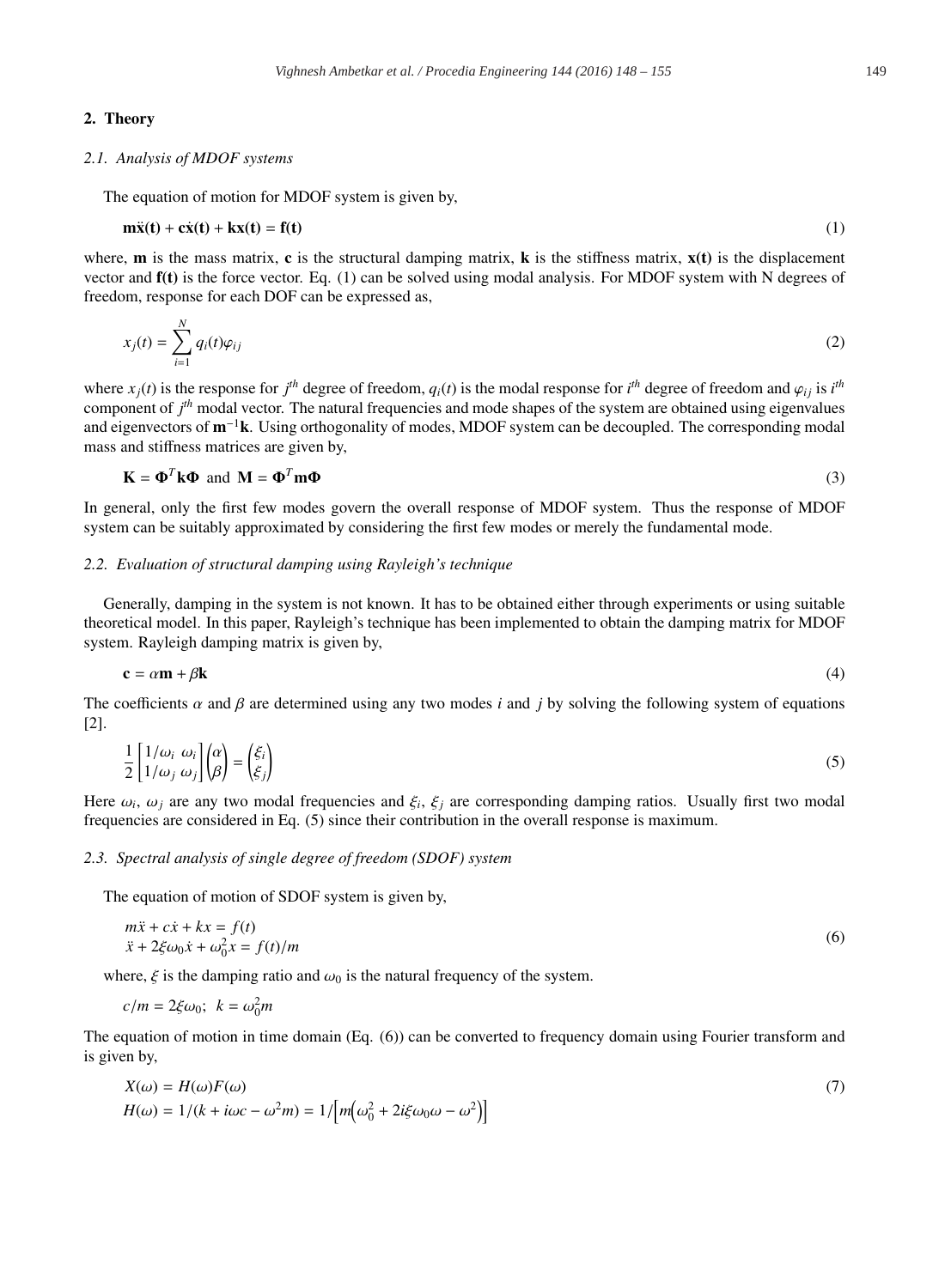

Fig. 1: Plot of  $|H(\omega)|^2$  for  $\xi = 0.05, 0.10, 0.20$  (Image courtesy: Lutes and Sarkani [3]).

If *f*(*t*) is a stationary process, power spectral density function (PSDF) of the response of SDOF system can be written using Eq. (7) as,

$$
S_{XX}(\omega) = S_{FF}(\omega)|H(\omega)|^2 = S_{FF}(\omega)/\left[m^2\left\{(\omega_0^2 - \omega^2)^2 + \left(2\xi\omega_0\omega\right)^2\right\}\right]
$$
(8)

The response of the system at low frequencies is governed by stiffness and at high frequencies by mass of the system. Near the natural frequency=  $\omega_0$ , the response is dependent on the amount of damping. As shown in Fig. 1, the SDOF system acts as a bandpass filter for small values of  $\xi$ . Only the components of  $f(t)$  that are near  $\pm \omega_0$  are substantially amplified. Unless  $S_{FF}(\omega)$  is much larger for some other non-resonant frequencies, the response PSDF,  $S_{XX}(\omega)$ , will be dominated by the frequencies near  $\pm \omega_0$ . This allows the stochastic response of the SDOF system to be considered a narrowband process, thereby simplifying the analysis. On the contrary, the excitation  $f(t)$  can be approximated as a broadband process or by an equivalent white noise. The simplest such approximation is the white noise with constant PSDF,  $S_0 = S_{FF}(\omega_0)$  as shown in Fig. 2. The most common usage for this is in the computation of the response variance, for which the approximation is given by [3].

$$
\sigma_X^2 \approx \frac{\pi S_{FF}(\omega_0)}{2m^2 \xi \omega_0^3} \tag{9}
$$



Fig. 2: Equivalent white noise excitation (Image courtesy: Lutes and Sarkani [3]).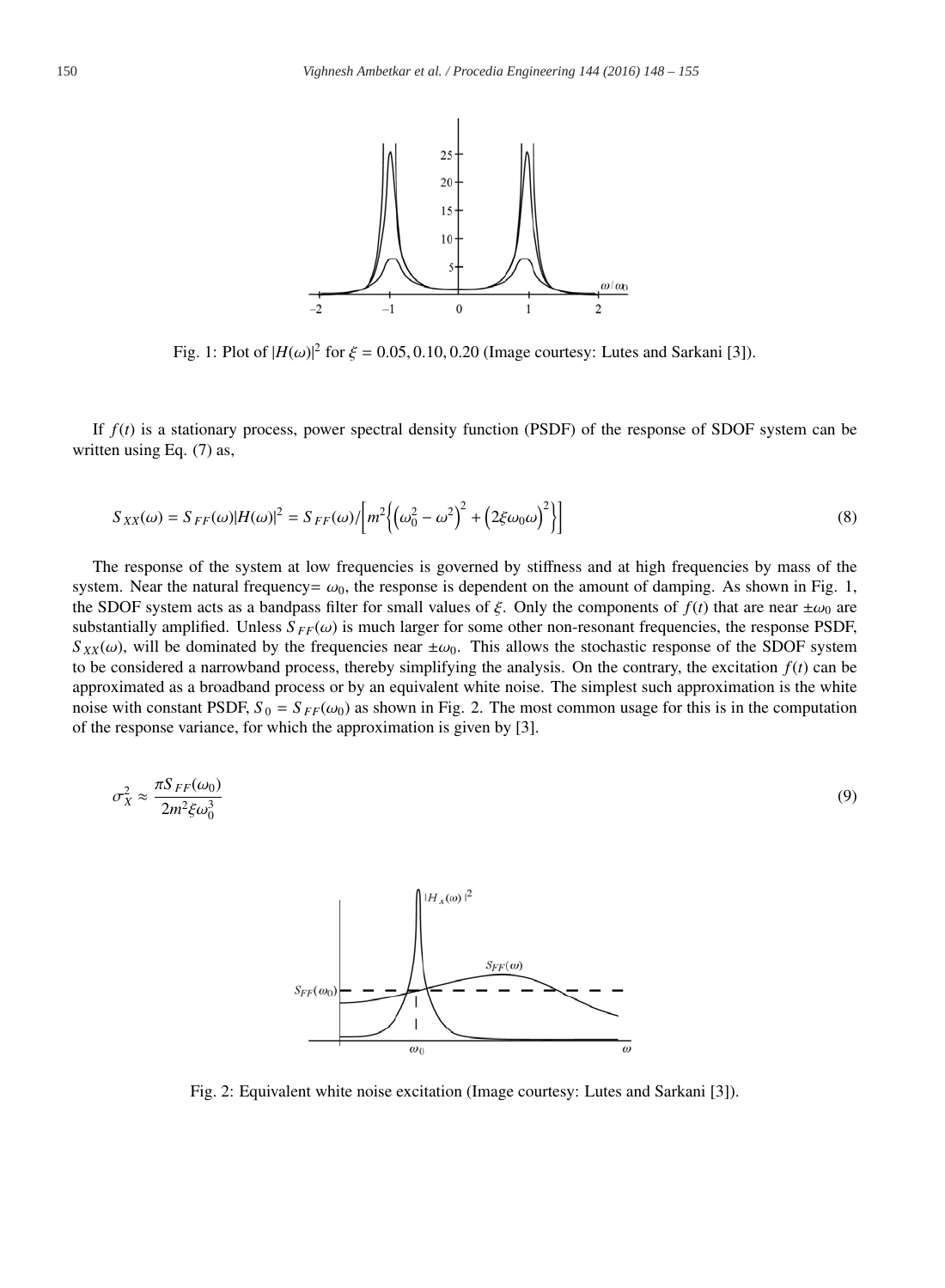#### 3. Methodology

Multi-storey structure is modeled as MDOF system with known mass, stiffness and damping ratio of each storey. The response of top storey is to be minimized by optimizing structural damping and stiffness at each storey. In this paper, numerical problem presented is a five-storey structure. This analysis can be extended for a larger structure following the same methodology. The maximum contribution in the response of SDOF system comes from the fundamental mode. The response of MDOF system is represented by variance of an equivalent SDOF system with mass as fundamental modal mass and frequency as fundamental frequency. The excitation is assumed to be unit uncorrelated white noise with  $S_0 = 1$ . Hence Eq. (9) can be modified as,

$$
\sigma^2 \approx \frac{\pi}{2M_1^2 \xi \omega_1^3} \tag{10}
$$

where  $M_1$  is the modal mass of the system corresponding to the fundamental frequency,  $\omega_1$ , obtained as square root of the highest eigenvalue of  $m^{-1}k$ . The damping ratio,  $\xi$ , is approximated as,

$$
\xi = C_1/(2M_1\omega_1) \tag{11}
$$

where  $C_1$  is the modal damping of the system corresponding to the fundamental frequency.

#### *3.1. Approximation for damping coe*ffi*cients*

For the given multi-storey structure, using mass and stiffness matrices, the damping matrix is estimated using Rayleigh's technique. Its diagonal has contribution from both structural mass and stiffness. Using the diagonal of the damping matrix, damping coefficient for each storey can be approximated as follows. For a five-storey structure with damping coefficient of  $i<sup>th</sup>$  storey as  $c<sub>i</sub>$ , c matrix can be written as,

$$
\mathbf{c} = \begin{bmatrix} c_1 + c_2 & -c_2 & 0 & 0 & 0 \\ -c_2 & c_2 + c_3 & -c_3 & 0 & 0 \\ 0 & -c_3 & c_3 + c_4 & -c_4 & 0 \\ 0 & 0 & -c_4 & c_4 + c_5 & -c_5 \\ 0 & 0 & 0 & -c_5 & c_5 \end{bmatrix}
$$
(12)

The diagonals of matrices in Eq. (4) and Eq. (12) can be compared to obtain the damping coefficients for each storey. The coefficient  $c_5$  is obtained by equating it with the element  $c_{55}$  of c matrix in Eq. (4). The coefficient  $c_4$  is obtained as  $c_{44} - c_5$ . This process of equating diagonal terms is continued till the first element  $c_{11}$  to obtain all the damping coefficients.

#### *3.2. Optimization Problem*

Let the stiffness for the  $i<sup>th</sup>$  storey be  $k<sub>i</sub>$ . The optimization problem is to minimize

$$
\sigma^2(k_i, c_i) \approx \frac{\pi}{2M_1^2 \xi \omega_1^3}
$$
\n(13)

Subject to  $k_{li} < k_i < k_{ui}$  and  $c_{li} < c_i < c_{ui}$ 

 $k_{li}$  and  $k_{ui}$  are lower and upper bounds for the structural stiffness of  $i^{th}$  storey.

 $c_{li}$  and  $c_{ui}$  are lower and upper bounds for the structural damping of  $i^{th}$  storey.

These bounds are determined based on maximum change in the structural storey damping and stiffness that can be achieved in reality using different devices [1]. The optimization can be performed as a constrained optimization using *fmincon* function in MATLAB [4].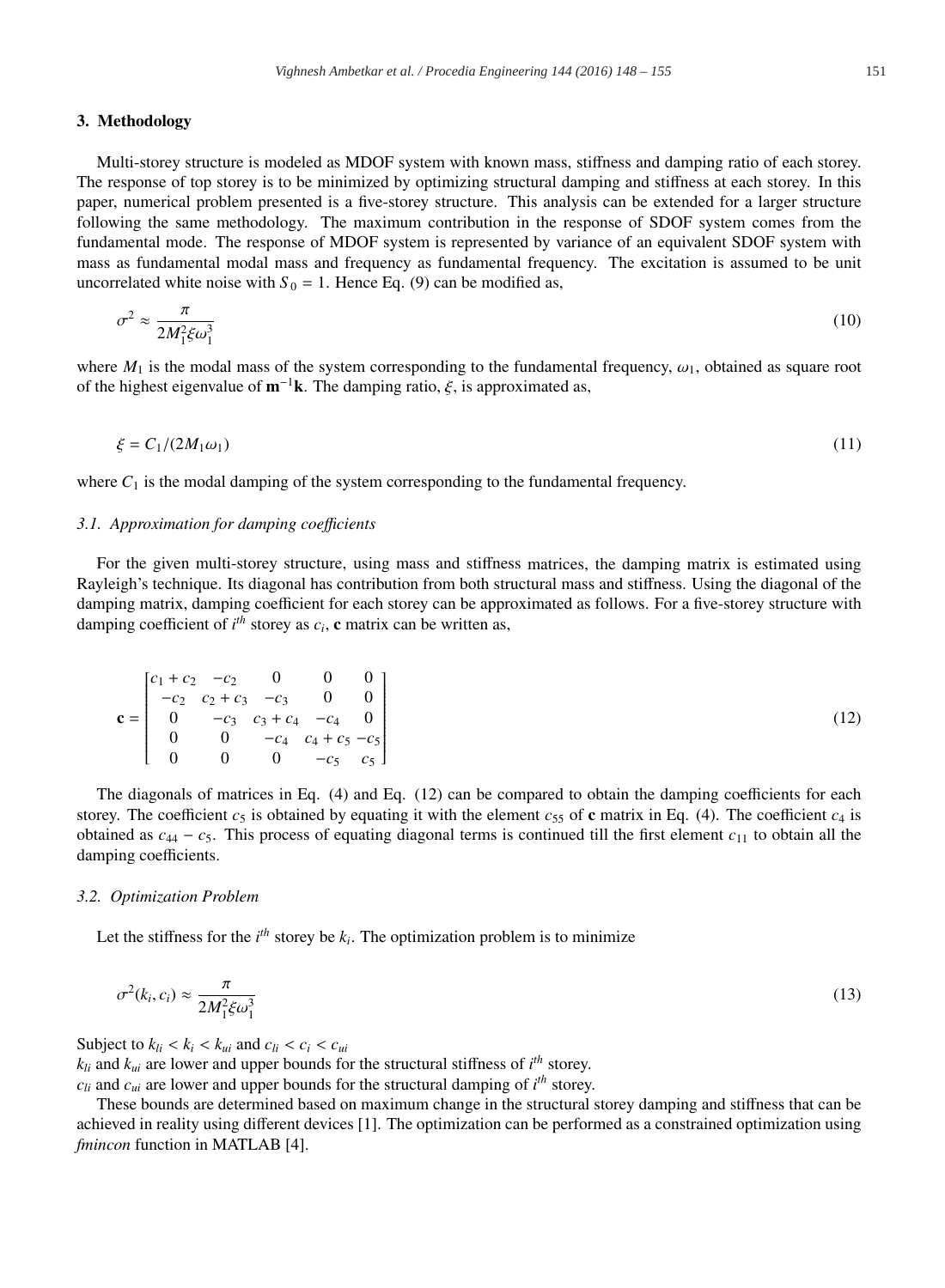# *3.3. Comparison of the response at top storey for original and optimized system*

Extending Eq. (8) to MDOF system, response PSDF matrix can be expressed as

$$
\mathbf{S}_{\mathbf{XX}}(\omega) = \mathbf{H}(\omega) \mathbf{S}_{\mathbf{FF}}(\omega) \mathbf{H}^*(\omega) \tag{14}
$$

 $\mathbf{H}^*(\omega)$  is the conjugate transpose of  $\mathbf{H}(\omega)$ . For MDOF system,  $\mathbf{H}(\omega)$  is given by,

$$
\mathbf{H}(\omega) = \left[\mathbf{k} - \omega^2 \mathbf{m} + i\omega \mathbf{c}\right]^{-1} \tag{15}
$$

For n-storey structure subjected to uncorrelated unit excitation,  $S_{FF}(\omega)$  would be an  $n \times n$  identity matrix. Therefore Eq. (14) reduces to

$$
\mathbf{S}_{\mathbf{XX}}(\omega) = \mathbf{H}(\omega)\mathbf{H}^*(\omega) \tag{16}
$$

 $H(\omega)$  is computed for the original and optimized c and k matrices using Eq. (15). Then using Eq. (16), response PSDF matrix for both original and optimized structure can be evaluated. The area under auto-PSDF for each DOF gives variance of the response of the corresponding DOF. Mathematically, this can be expressed as,

$$
\sigma_{X_i}^2 = \int_{-\infty}^{\infty} S_{X_i X_i}(\omega) d\omega \tag{17}
$$

Variance of the top storey response is computed for both original and optimized system. The effectiveness of the proposed optimization method is studied by comparing the top storey response for original and optimized system.

### 4. Numerical example

In order to illustrate the proposed optimization technique, a five-storey structure is considered, see Fig. 3. In this example, mass of each storey is assumed to be 3000 kg. To study various types of systems ranging from very soft to very stiff, four cases with different storey stiffness are considered. Stiffness for all the storeys in each case is assumed to be equal. Based on maximum possible change in structural properties, stiffness of each storey is varied between 0.8 to 2.0 times that of original value and damping for each storey between 1.0 to 2.0 times that of original value. The damping ratio of the structure is taken as 2%. The structure is subjected to unit uncorrelated white noise excitation.



Fig. 3: Five-storey structure modeled as five degrees of freedom system.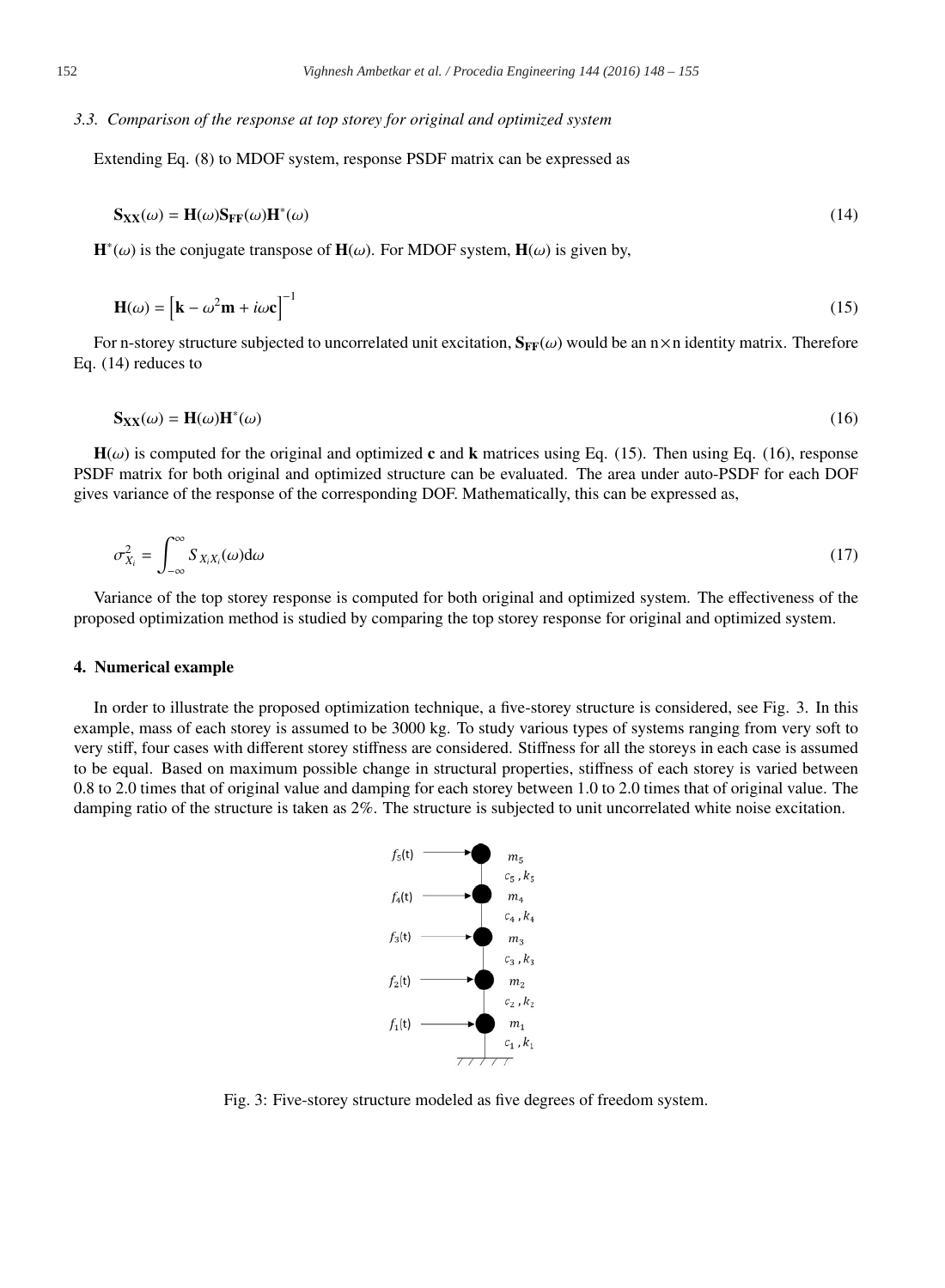#### *4.1. Very soft structure*

In this case, stiffness for each storey is chosen so that fundamental frequency of the original structure is  $\omega_1$  = 1.16 rad/s  $(T = 5.4 \text{ sec})$ , refer Table 1. Using the top storey response PSDF as shown in Fig. 4(a), standard deviations of the top storey response for the original and optimized structure are obtained as,  $\sigma_{X_5} = 1.000$  mm and  $\sigma_{X_{500\text{r}}}$ 0.992 mm.

| Table 1: Stiffness and damping coefficients of all the storey for original (very soft) and optimized structure. |  |
|-----------------------------------------------------------------------------------------------------------------|--|
|-----------------------------------------------------------------------------------------------------------------|--|

|        | Original Structure          |                                       | <b>Optimized Structure</b>  |                                       |
|--------|-----------------------------|---------------------------------------|-----------------------------|---------------------------------------|
| Storey | Stiffness $(k_i)$<br>(kN/m) | Damping Coefficient $(c_i)$<br>(kg/s) | Stiffness $(k_i)$<br>(kN/m) | Damping Coefficient $(c_i)$<br>(kg/s) |
|        | 50                          | 543                                   | 100                         | 1086                                  |
| 2      | 50                          | 439                                   | 100                         | 878                                   |
|        | 50                          | 543                                   | 100                         | 1086                                  |
| 4      | 50                          | 439                                   | 100                         | 878                                   |
|        | 50                          | 543                                   | 40                          | 1086                                  |

## *4.2. Soft structure*

In this case, stiffness for each storey is chosen so that fundamental frequency of the original structure is  $\omega_1$  = 1.64 rad/s  $(T = 3.8 \text{ sec})$ , refer Table 2. Using the top storey response PSDF as shown in Fig. 4(b), standard deviations of the top storey response for the original and optimized structure are obtained as,  $\sigma_{X_5} = 0.603$  mm and  $\sigma_{X_{500\text{II}}}$ 0.554 mm.

Table 2: Stiffness and damping coefficients of all the storey for original (soft) and optimized structure.

|        | Original Structure          |                                       | <b>Optimized Structure</b>  |                                       |
|--------|-----------------------------|---------------------------------------|-----------------------------|---------------------------------------|
| Storey | Stiffness $(k_i)$<br>(kN/m) | Damping Coefficient $(c_i)$<br>(kg/s) | Stiffness $(k_i)$<br>(kN/m) | Damping Coefficient $(c_i)$<br>(kg/s) |
|        | 100                         | 770                                   | 200                         | 1540                                  |
| 2      | 100                         | 620                                   | 200                         | 1240                                  |
|        | 100                         | 770                                   | 200                         | 1540                                  |
| 4      | 100                         | 620                                   | 200                         | 1240                                  |
| 5      | 100                         | 770                                   | 189                         | 1540                                  |

#### *4.3. Sti*ff *structure*

In this case, stiffness for each storey is chosen so that fundamental frequency of the original structure is  $\omega_1$  = 2.32 rad/s (*T* = 2.7 sec), refer Table 3. Using the top storey response PSDF as shown in Fig. 4(c), standard deviations of the top storey response for the original and optimized structure are obtained as,  $\sigma_{X_5} = 0.358$  mm and  $\sigma_{X_{5\text{opt}}} =$ 0.362 mm.

#### *4.4. Very sti*ff *structure*

In this case, stiffness for each storey is chosen so that fundamental frequency of the original structure is  $\omega_1$ 3.29 rad/s  $(T = 1.9 \text{ sec})$ , refer Table 4. Using the top storey response PSDF as shown in Fig. 4(d), standard deviations of the top storey response for the original and optimized structure are obtained as,  $\sigma_{X_5} = 0.213$  mm and  $\sigma_{X_{50pt}} =$ 0.308 mm.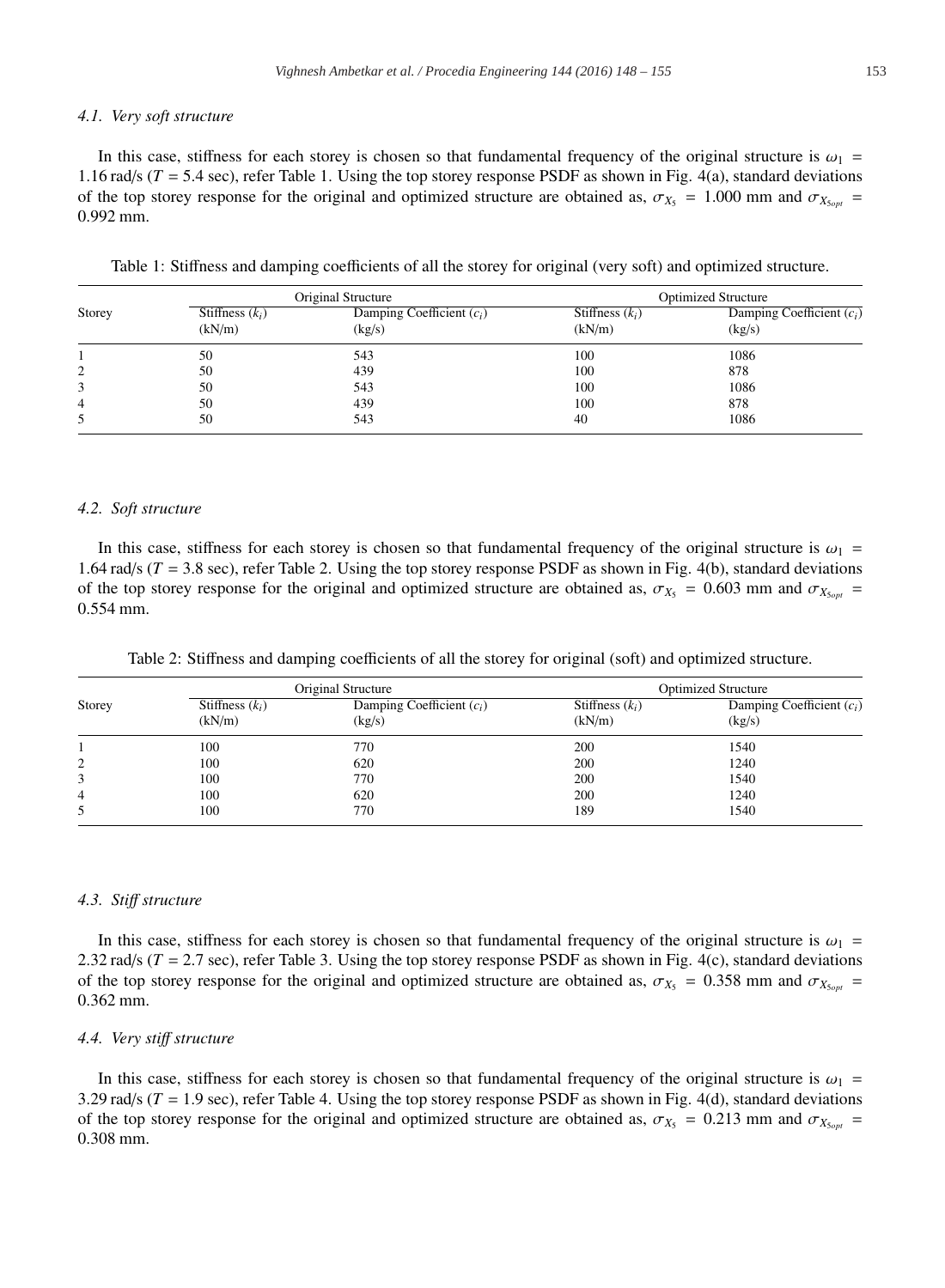|        | Original Structure          |                                       | <b>Optimized Structure</b>  |                                       |
|--------|-----------------------------|---------------------------------------|-----------------------------|---------------------------------------|
| Storey | Stiffness $(k_i)$<br>(kN/m) | Damping Coefficient $(c_i)$<br>(kg/s) | Stiffness $(k_i)$<br>(kN/m) | Damping Coefficient $(c_i)$<br>(kg/s) |
|        | 200                         | 1090                                  | 400                         | 2170                                  |
| 2      | 200                         | 880                                   | 400                         | 1760                                  |
| 3      | 200                         | 1090                                  | 321                         | 2170                                  |
| 4      | 200                         | 880                                   | 297                         | 1760                                  |
| 5      | 200                         | 1090                                  | 223                         | 2170                                  |

Table 3: Stiffness and damping coefficients of all the storey for original (stiff) and optimized structure.

Table 4: Stiffness and damping coefficients of all the storey for original (very stiff) and optimized structure.

|        | Original Structure          |                                       | <b>Optimized Structure</b>  |                                       |
|--------|-----------------------------|---------------------------------------|-----------------------------|---------------------------------------|
| Storey | Stiffness $(k_i)$<br>(kN/m) | Damping Coefficient $(c_i)$<br>(kg/s) | Stiffness $(k_i)$<br>(kN/m) | Damping Coefficient $(c_i)$<br>(kg/s) |
|        | 400                         | 1540                                  | 321                         | 3070                                  |
| 2      | 400                         | 1240                                  | 321                         | 2480                                  |
| 3      | 400                         | 1540                                  | 321                         | 3070                                  |
| 4      | 400                         | 1240                                  | 321                         | 2480                                  |
| 5      | 400                         | 1540                                  | 321                         | 3070                                  |

# 5. Results and discussions

It is observed that, in some cases, the storey stiffness coefficient is optimized for lesser value than its original value. The optimized storey damping coefficients, on the other hand, are twice their original values in almost all the cases. The response at top storey is compared for all the cases as shown in Table 5. The comparison shows that this technique works well for structures which are comparatively softer having natural period close to 3.8 sec. This method is slightly advantageous for very soft structures, whereas it is ineffective for very stiff systems.

Table 5: Comparison of the response at top storey for original and optimized structures.

| Type of structure | Fundamental time period (s) | $\sigma_{X_5}$ (mm) | $\sigma_{X_{5opt}}$ (mm) | Percentage change |
|-------------------|-----------------------------|---------------------|--------------------------|-------------------|
| Very soft         | 5.4                         | 1.000               | 0.992                    | $-0.8$            |
| Soft              | 3.8                         | 0.603               | 0.554                    | $-8.0$            |
| Stiff             | 2.7                         | 0.358               | 0.362                    | $+1.0$            |
| Very stiff        |                             | 0.213               | 0.308                    | $+44.0$           |

# 6. Conclusions

Dynamic response of MDOF system is studied for its different internal properties. Structural properties, mainly stiffness and damping are varied within practical range to achieve response which is minimum. The original stiffness coefficient of the system is varied from 0.8 times to 2.0 times while damping coefficient is varied from 1.0 times to 2.0 times. To achieve the reduction in stiffness coefficient, negative stiffness device can be utilized. It is observed that structural internal properties can be optimized for controlling the response to a certain limit. Following observations are made.